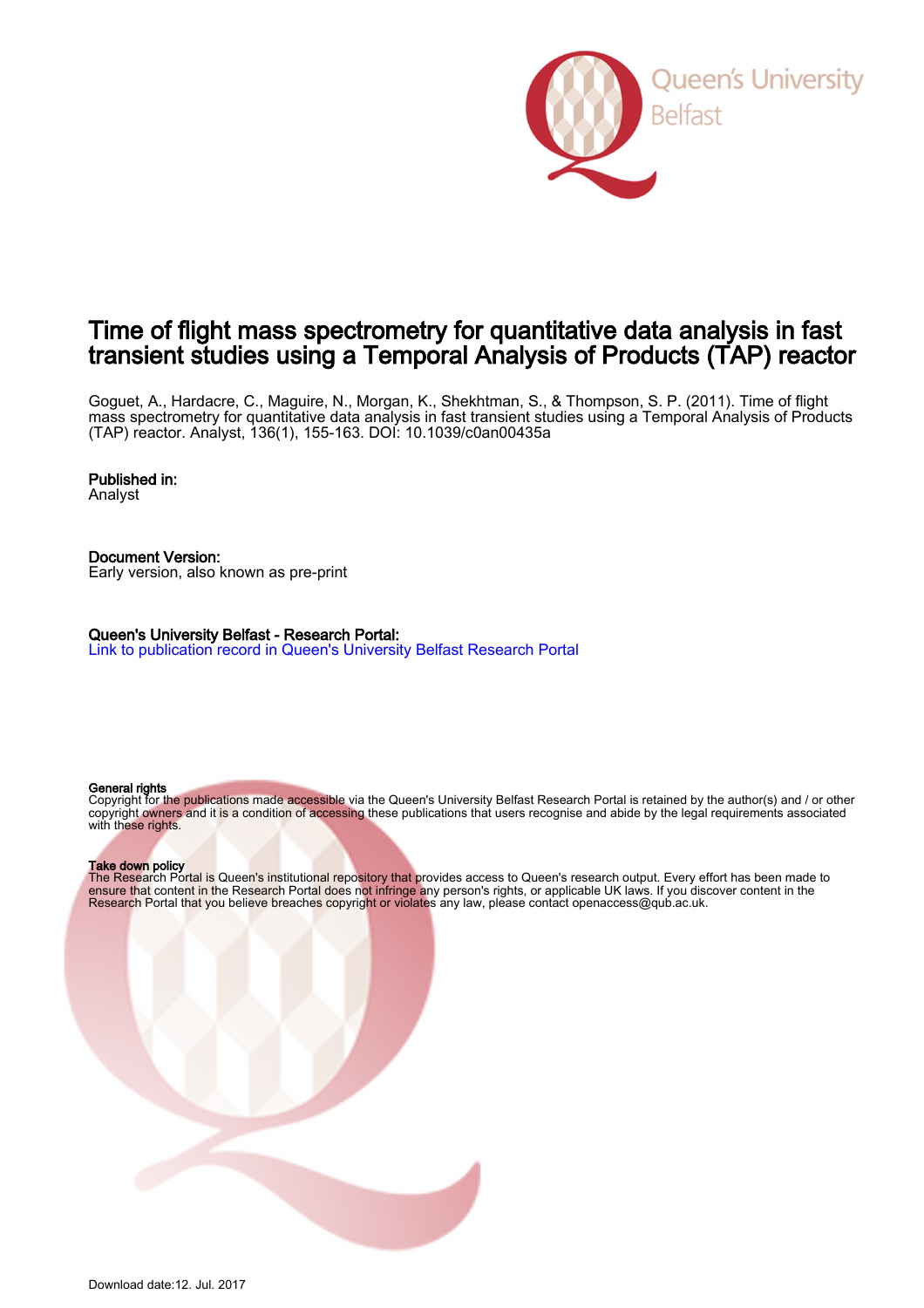www.rsc.org/analyst **PAPER** 

# Time of flight mass spectrometry for quantitative data analysis in fast transient studies using a Temporal Analysis of Products (TAP) reactor†

Alexandre Goguet,<sup>\*a</sup> Christopher Hardacre,<sup>a</sup> Noleen Maguire,<sup>a</sup> Kevin Morgan,<sup>a</sup> Sergiy O. Shekhtman<sup>\*a</sup> and Steve P. Thompson<sup>b</sup>

Received 23rd June 2010, Accepted 9th August 2010 DOI: 10.1039/c0an00435a

A Time of flight (ToF) mass spectrometer suitable in terms of sensitivity, detector response and time resolution, for application in fast transient Temporal Analysis of Products (TAP) kinetic catalyst characterization is reported. Technical difficulties associated with such application as well as the solutions implemented in terms of adaptations of the ToF apparatus are discussed. The performance of the ToF was validated and the full linearity of the specific detector over the full dynamic range was explored in order to ensure its applicability for the TAP application. The reported TAP-ToF setup is the first system that achieves the high level of sensitivity allowing monitoring of the full 0–200 AMU range simultaneously with sub-millisecond time resolution. In this new setup, the high sensitivity allows the use of low intensity pulses ensuring that transport through the reactor occurs in the Knudsen diffusion regime and that the data can, therefore, be fully analysed using the reported theoretical TAP models and data processing. Dynamic Article Links<br>
2011, 136, 155<br>
www.secong/analyst<br>
Time of flight mass spectrometry for quantitative data analysis in fast<br>
framsient studies using a Temporal Analysis of Products (TAP) reactor<sup>4</sup><br>
Account Cognet

## Introduction

The non-steady-state kinetic characterization of catalysts, especially industrial multi-component catalysts, is an extremely important focus of heterogeneous catalytic research. Without such characterization the non-steady-state performance of different catalysts (activity and selectivity) cannot be compared, a dynamic kinetic model of the catalytic transformations cannot be developed, and finally, efficient catalytic reactors that work under non-steady-state conditions cannot be designed.

In a typical kinetic characterization experiment, the heterogeneous catalytic process involves both complex chemical reactions and transport. Transport is also a complex process, which generally includes both convection and diffusion. The essential property of an industrial catalytic system is its complexity which can be represented by three main, interwoven factors:

(a) multi-component catalyst composition;

(b) complexity of the catalytic reaction itself; and

(c) temporal change of the catalyst composition under the influence of the reaction medium.

The Temporal Analysis of Products (TAP) reactor system has been developed to examine the detailed adsorption/desorption and surface reaction behaviour of heterogeneous catalysts in the gas phase<sup>1,2</sup> and has been applied to a wide range of reactions and catalysts.1–6 The TAP reactor operates on the premise of injecting a small gas pulse of very short duration into an evacuated microreactor containing a packed bed of particles. The duration of the inlet pulse is in the order of  $500 \mu s$ , which provides the technique with a sub-millisecond time resolution. When the number of molecules in the pulse is sufficiently small ( $\sim 10^{-10}$  moles), the convective flow disappears and gas transport occurs by Knudsen diffusion. Due to the low inlet pulse intensity, the pulse-response TAP experiment provides an opportunity to control the catalyst composition.<sup>2</sup> In a single-pulse TAP experiment, the changes in the catalyst composition during the experiment are very small compared with the amount of surface active sites because of the small pulse intensity. In a multi-pulse TAP experiment, the catalyst composition can be changed gradually, in a wellcontrolled manner.

Mass spectrometry has been extensively used as a tool of choice in the investigation of both un-catalyzed and catalyzed chemical reaction mechanisms due essentially to its high sensitivity and time resolution.1,7–16 These characteristics make mass spectrometers (MS) ideal for analyzing reactant consumption, product formation and intermediate identification,<sup>8</sup> which can be combined to elucidate mechanisms which cannot be achieved by any other instrument.<sup>11</sup> A number of different types of mass spectrometer have been utilised for this purpose such as ion trap devices (Paul traps, Fourier transform ion cyclotron resonance MS) and

a CenTACat, School of Chemistry and Chemical Engineering, Queen's University, Stranmillis Road, Belfast, BT9 5AG, Northern Ireland, UK. E-mail: a.goguet@qub.ac.uk; s.shekthman@qub.ac.uk

b Scientific Analysis Instruments Ltd, Hadfield House, Hadfield Street, Old Trafford, Manchester, M16 4FE, UK

<sup>†</sup> Electronic supplementary information (ESI) available: schematic drawings of the instrument, spectrum of a hydrocarbon mix in the 0–60 AMU range, details of the Knudsen diffusion TAP theory and definitions of notation used. See DOI: 10.1039/c0an00435a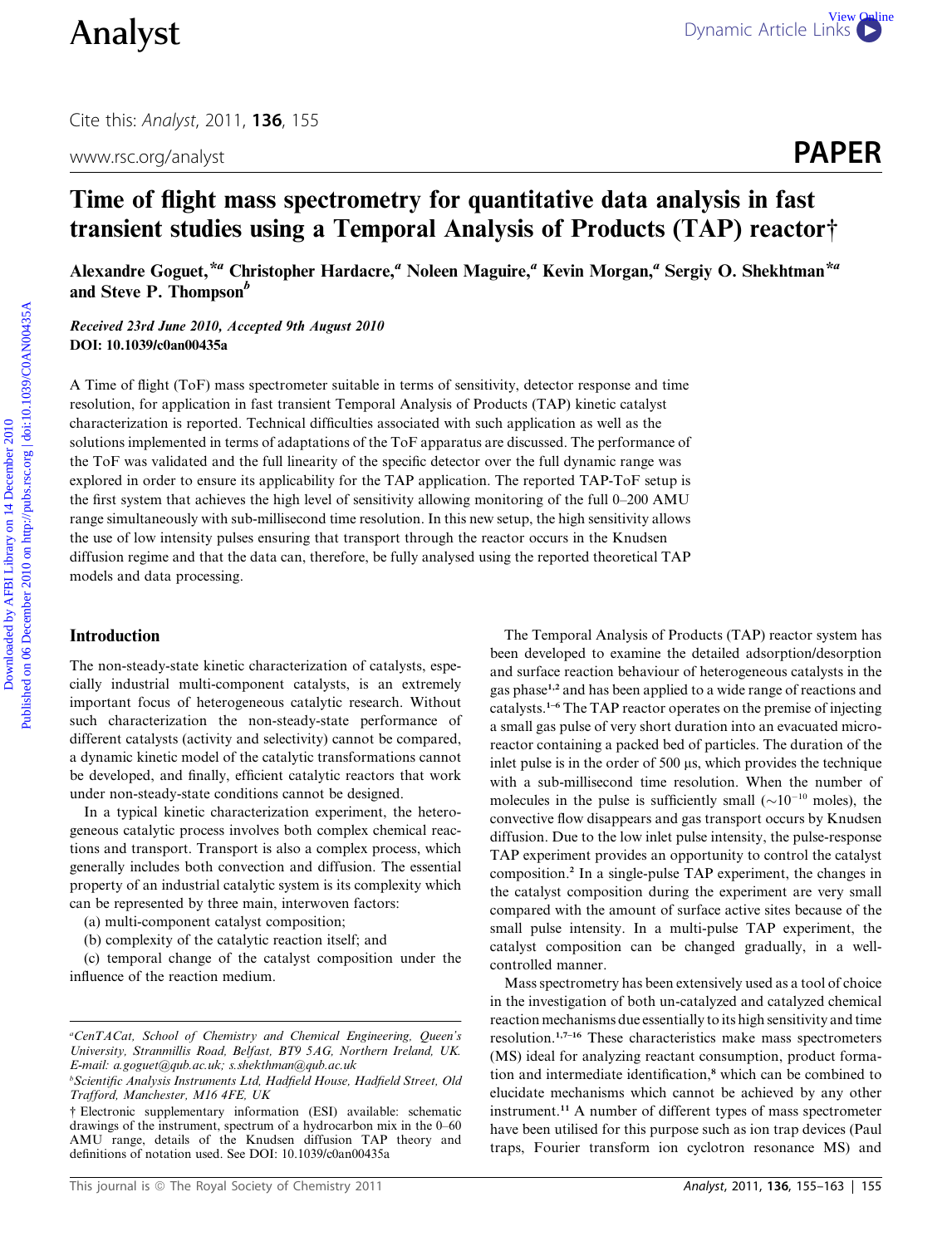transmission devices (quadrupole, sector and time of flight MS).<sup>9</sup> Ion trap MS are limited in terms of the numbers of ions that can be held (100–10 000) and there is a greater chance of sample decomposition when ion storage is used. This characteristic puts this type of device at a disadvantage with respect to transmission instruments where analysis is carried out directly, without ion storage.<sup>9</sup>

In the case of the TAP reactor, to date, quadrupole mass spectrometers (QMS) have been used almost exclusively to monitor transient kinetic experiments. These provide a good time resolution, are versatile and have a sufficiently wide dynamic range to provide sufficient sensitivity. Their key drawback is that in order to achieve ms time resolution, the QMS must be locked to one particular atomic mass unit (AMU) and switching between AMUs typically takes several milliseconds. Thus, to observe a number of different AMUs for reactants and products with sub-millisecond time resolution, the corresponding number of transient experiments must be performed.

In the case of TAP technique, this limitation has been partially overcome by Moulijn and  $co\text{-}works<sup>17</sup>$  using the MULTI-TRACK modification. In this system four QMSs were installed in a series manner to enable observation of different AMUs simultaneously. However, in this case the overall setup becomes much more complex as each QMS is not geometrically equivalent and, therefore, needs to be modelled differently. Even with this modification, the number of AMUs which can be recorded simultaneously is still only limited to the number of mass spectrometers used.

Time of flight (ToF) mass spectrometers offer the opportunity to observe all masses simultaneously. In this type of mass spectrometer, all ions which have identical kinetic energy are injected in a flight tube where they separated according to their respective masses. This is achieved by the ions with smaller masses arriving at the detector faster than ions with larger masses i.e. ions with smaller mass will have a shorter "flight time".<sup>18</sup> However, until recently, ToF MS were not well suited for observing fast timedependencies like the ones monitored in a TAP pulse-response experiment. The coupling of ToF mass spectrometers to the TAP reactor has been investigated previously.<sup>19</sup> Randall *et al.* adapted a linear time of flight mass spectrometer to a TAP system<sup>20</sup> which provided millisecond time resolution but was not adequate in terms of the sensitivity required for the TAP technique.<sup>6</sup> Sakamoto and co-workers at Toyota have also developed a time of flight mass spectrometer for a TAP-like system.<sup>21-25</sup> However, from a detailed consideration of the intensity of pulses used, this system may be limited in terms of sensitivity since pulses used in the reported experiments are several orders of magnitude higher than the upper limit of Knudsen diffusion. Under such conditions it is impossible to use traditional TAP-models with a simple linear diffusional transport term and subsequently the TAP theory cannot be applied to data interpretation thus limiting the analysis to only qualitative information.

It is clear that one of the main obstacles in developing a ToF for TAP applications lies with obtaining sufficient sensitivity of the detector at millisecond time resolution. An important additional difficulty with respect to ToF systems is associated with linearity issues of the detection system.<sup>26</sup> To be able to quantitatively and accurately analyse the fast TAP pulse-responses, it is necessary to have a high fidelity between the detector response

and the time dependent partial pressure being measured. This implies a fully linear detector over the dynamic range explored with suitable time resolution.

In this article, a TAP reactor equipped with a Time of flight (ToF) mass spectrometer suitable in terms of sensitivity, detector response and time resolution, for application in fast transient TAP kinetic catalyst characterization is presented and discussed. The discussion includes the technical difficulties associated with the adaptation of ToF mass spectrometry to TAP application and solutions implemented in terms of this adaptation. The performance of the ToF mass spectrometer, especially the linearity of the specific detector over the full dynamic range was validated using various tests under steady-state and transient pulse-response TAP conditions.

## Technical details

## TAP system

All experiments were carried out using a TAP-1 reactor system (Fig. 1) which has been described in detail previously.27,28 In summary, the TAP-1 reactor is comprised of three chambers namely a reactor chamber, differential chamber and detection chamber. The reactor chamber is pumped by an oil diffusion pump and houses the stainless steel micro-reactor (41 mm in length and 5.5 mm i.d.). Two turbo molecular pumps (Pfeiffer Vacuum TMU 521 DN) maintain the vacuum in the differential and detector chambers. The establishment of the ultra-high vacuum conditions ensures the continuous evacuation of the TAP micro-reactor. A temperature controller (Eurotherm 818 model) and a Type K thermocouple are incorporated into the system. The thermocouple allows the catalyst bed temperature to be monitored. The temperature controller enables the We Online<br>
Determines the control of the particle of the state of the state of the state of the control of the matter of the the control of the control of the control of the control of the control of the control of the co



Fig. 1 Photograph of the QUB TAP-1 reactor with ToF MS installed.



Fig. 2 Schematic of the ToF MS framework for the TAP-1 system.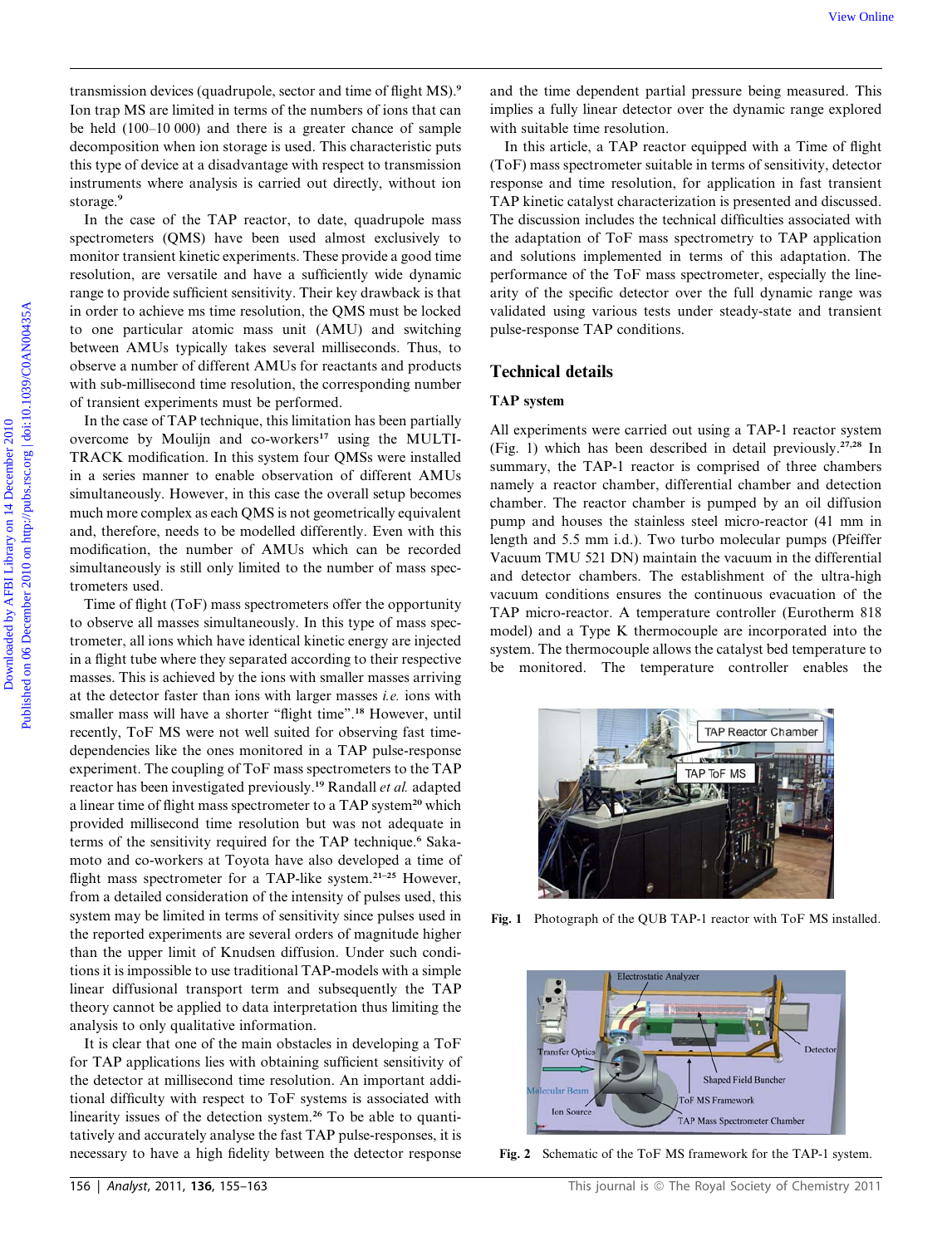temperature to be set so that reactions can be investigated over a range of temperatures (15–750  $\degree$ C). The required ratio of reactant gases are mixed in the gas mixing manifold prior to pulsing into the micro-reactor. It is also possible to vary the pulse intensity using pressure regulators incorporated into the gas mixing manifold.

To validate the ToF-MS for Knudsen diffusion a one zone micro-reactor packing configuration consisting of silicon carbide (particle size 0.5 nm) was used. Helium, neon, nitrogen and argon were pulsed over the inert packing at 17, 50, 100, 150, 200, 250 and 300 °C. Each pulse response was recorded for 2 s, and the experiments for each probe molecule involved the averaging of 100 pulses for more accurate analysis.

The TAP ToF MS system (shown in Fig. 1 and 2) developed in this work is comprised of four ion optical elements. These are the ion source, the transfer optics, the electrostatic analyser (ESA) and the charged particle buncher (which incorporates the detector). All these major elements of the TAP ToF MS and the orientation of these elements are illustrated in Fig. 2.

#### Time of flight mass spectrometer—the ion optical elements

A description of the constitutive parts of the ion optical element is given in the following sections.

The ion source. Fig. S1† shows a SIMION ion optical model of the ion source. A radial filament outside the ion volume injects an electron beam as shown schematically in Fig. S1†. The electron beam is shown in blue. Ions generated by electron ionization within the ion volume at thermal energies are drawn out of the ion volume by the action of the extracting field. A beam waist is formed just outside the ion volume.

The transfer optics. Fig. S2† reports a side view of the QUB TAP setup. The aperture for the mass spectrometer is positioned so that the ion source of the MS is approximately 20 cm from the origin of the molecular beam at the exit of the micro-reactor. The distance from this vacuum port to the axial axis of the molecular beam line of the TAP reactor was approximately 12 cm (Fig. S3†). It was, therefore, necessary to design an extended transfer optic in order to position the ion source across the axis defined by the molecular beam from the reactor.

The transfer optics is formed by an accelerating einzel lens which collects and focuses the ion beam from the source into the plane of a pressure step aperture. This aperture separates the TAP detector chamber from the vacuum environment of the ToF  $MS$  analyser.  $X$  and  $Y$  deflection plates provide steering for the beam in order to maximise transmission through this aperture. Due to the length of the transfer optical column (20 cm) a mumetal shield was fitted around the optical arrangement to guard against attenuation of ions of hydrogen, deuterium and helium by stray magnetic fields.

Fig. S4† depicts a potential energy representation of the passage of the ion beam through the transfer optics. The beam is accelerated from 100 eV to nearly 700 eV by the action of the accelerating einzel lens. It is then focused into the pressure step aperture.

The electrostatic analyzer. Fig. S5† illustrates the operation of the electrostatic analyzer (ESA). It should be noted that this

electrostatic analyzer allows focusing as well as energy analyzing properties of the beam. The ESA is an ion optical element that collects the beam emerging from the pressure step aperture and performs three operations. Firstly, it limits the ion energy spread of charged particles admitted into the following stage, namely, the buncher (the timed ion gate is at the entrance to the buncher). Secondly, it performs a first order ion focusing of charged particles with a magnification of unity. Thirdly it makes the instrument more compact so that it sits within the footprint of the TAP reactor framework, as is shown in Fig. 2. For the set of the reactions can be investigated over deterministic malpose above focusing as well as energy analyzes a consense of the particles of the beam and points in the particle of the beam and points of the beam c

The shaped field buncher. This part of the ToF system is described elsewhere in greater detail.<sup>29</sup> Fig. S6† reports a SIM-ION schematic which shows the action of the shaped field buncher. Typically, the ion beam emerging from the ESA is first decelerated and focused into a quasi-collimated beam of ions and directed down the axis of the buncher. The ion beam passes through a timed ion gate and into the buncher arrangement of thirty equally spaced ring-like electrodes all of which are at ground potential.

Ions enter the buncher continuously from the left at low energy (shown in black in Fig. S6†). As the operation of the buncher commences, the potential of the ions increases which then accelerate out of the buncher towards the detector. The time markers show the ions coming into time focus near the detector. The potential is shown in blue in Fig. S6† where the peak heights are proportional to the potential.

It takes an ion of mass to charge ratio  $(m/z)$  of 100 approximately 80  $\mu$ s to traverse the 30 cm along the axis of the 30 co-axial electrodes which form the shaped field buncher. During this time the potential on all of the electrodes is held very close to 0 V, presenting no field to the advancing ion beam.

The bunching action is activated every  $100 \mu s$  by applying approximately 7 kV to the first electrode of the buncher. Successively lower voltages appear on the remaining electrodes, creating the shaped field. This field is applied within a time of 20 ns and is maintained for a period of 20 µs, after which all charged particles have exited the buncher and been directed towards the detector. If the shaped field is correct then every ion of a given charge to mass ratio will arrive at the detector simultaneously, irrespective of its position within the buncher when the buncher commences operation. The field then returns to zero for the remaining  $80 \mu s$ , allowing the charged particle beam to re-fill the buncher until the cycle is repeated.

#### Results and discussion

#### ToF MS detector design modifications

Initially, a discrete dynode electron multiplier detector was employed to collect the signal. This detector had a very fast pulse width of less than 2 ns but it used a series of capacitors in parallel with the resistors on the penultimate dynodes (RC circuits) in order to maintain the gain in a ToF experiment, where the current drawn from the last dynode can exceed 10 mA. Unfortunately, the time constants of these RC circuits were in the order of  $\sim$ 100 ms which caused the gain of the detector to vary on a timescale which coincided with the timescale of interest for a TAP experiment. The use of this detector led to the presence of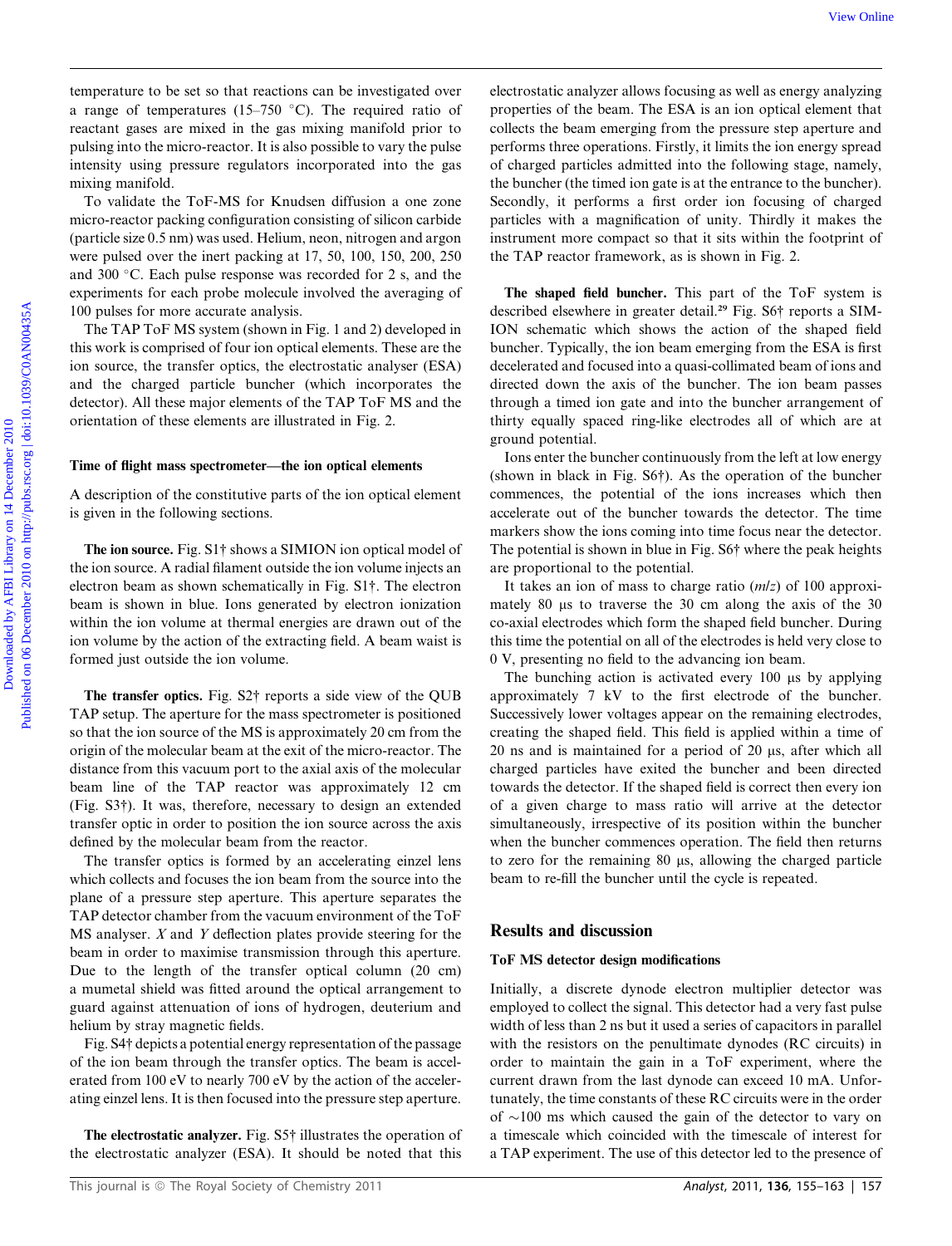an undulating wave superimposed upon the true trace. In order to circumvent this issue, a hybrid detector design comprising a single micro-channel plate and a photomultiplier was employed. Although the photo-multiplier is a discreet dynode device, similar to the original detector employed, it sustains the voltages on the dynodes with a current pulse every 10  $\mu$ s from a Cockcroft–Walton supply. In addition, no capacitor–resistor networks (RC circuits) were used eliminating the variation in gain.

## Linearity of the detector

The linearity of the detector can also be affected by the statistical variation of the number of ions that are detected during the recording of a TAP pulse response. If there is a low ion event count rate, i.e. only a small number of single ions reaching the detector, it is possible to employ a pulse counting system. A pulse counting system amplifies the signal without compromising the integrity of the signal. For example if it is assumed that the maximum signal intensity corresponds to the detection of one ion in each mass spectrometer cycle  $(100 \,\mu s)$ , the reaction trace is set at 10 ions with duration of 1 ms. Supposing each TAP pulse response is the sum of 100 reaction traces, the total number of ions contributing to a TAP pulse response is 1000. In this instance the signal to noise ratio is  $\sim$ 31.6. In order to preserve the linearity of the detector it is necessary that all ion events are taken into account. This must range from single ion events in the ion counting region to the multiple ion events of the proportional multiple ion counting region. However, saturation of a pulse counting system occurs rapidly when multiple ion events are detected and so it is not possible to preserve the linearity of the detector with this method. During the cycle of the mass spectrometer, simultaneous multiple ion events must be recorded with a high degree of accuracy. This accuracy is required to ensure signal intensity is proportional to the actual molecular beam exit flow from the micro-reactor. In order to achieve this, a high gain electronic amplifier coupled with a fast digitizer consisting of multiple digital levels was employed to ensure detector linearity during simultaneous multiple ion events. Downloaded by AFBI Library on the first income of the state. In order  $\frac{2}{3}$  and the dot of the state of the state of the state of the state of the state of the photon of the state of the photon of the state of the sta

Fig. 3 reports a typical example of an area normalized argon response (shown in blue) recorded by the ToF MS and the best theoretical fit, shown in red (see ESI† for theoretical details). The



Fig. 3 Comparison of the area-normalized experimental curve  $(\blacksquare)$  and theoretical model  $(-)$  and difference between traces  $(x)$  for argon, monitored at 40 AMU, pulsed over SiC at 100 °C.



Fig. 4 Schematic of the relative detection efficiency found in a ToF MS, as reported by Hunter and Stresau.<sup>26</sup>

difference between the experimental and the theoretical curves is plotted in green and clearly shows a significant discrepancy between experimentally observed and theoretical responses. A number of features are discernible. The experimental curve had a slower ascent prior to the peak compared with that of the theoretical curve, which produced an initial negative difference between these curves. After the response maximum, the experimental curve is found to decrease faster than the theoretical curve, which again resulted in a negative difference between the curves.

The observed discrepancy between ToF recording and TAP theory suggested that the detection sensitivity increased with the signal and caused stretching of the response possibly due to different efficiencies when detecting single compared with multiple ions. Such variations have been reported by Hunter and Stresau<sup>26</sup> wherein it was thought that ToF MS detection systems have three regions of detection efficiency, as shown in Fig. 4. Region 1 represents the detection efficiency when single ions reach the detector per cycle, which provides lower detection efficiency. Region 3 represents the detection efficiency when groups of thousands of ions arrive to the detector per cycle, which corresponds to higher detection efficiency. Region 2 represents intermediate detection efficiency and this occurs when single ions as well as groups of thousands of ions arrive at the detector per cycle.

Hunter and Stresau<sup>26</sup> related this inconsistency in the detection efficiency to the threshold level of the analogue-to-digital converter (ADC) and introduced a calibration function in order to linearise the relationship. This function relates the measured ion abundance to the actual number of ions that reach the detector per measurement cycle. The function  $K(I_{ab})$  is defined in eqn (1):

$$
I_{ab} = I_N \times K(I_{ab}) \text{ where } K(I_{ab})
$$
  
=  $1 - \frac{A}{2} + \frac{A}{2} \tan \frac{h(B \times \log_{10}(I_{ab}/C))}{l}$  (1)

where  $I_{ab}$  is the measured ion abundance and  $I_N$  is the actual number of ions reaching the detector. A is the variation range of the detector efficiency (from  $1 - A$  to 1), B is the gradient of the slope of region 2 and C is the value of  $I_{ab}$  at the point of inflection of the curve.

To verify the hypothesis that the problem was linked to the detector behaviour and to evaluate the K-function for the specific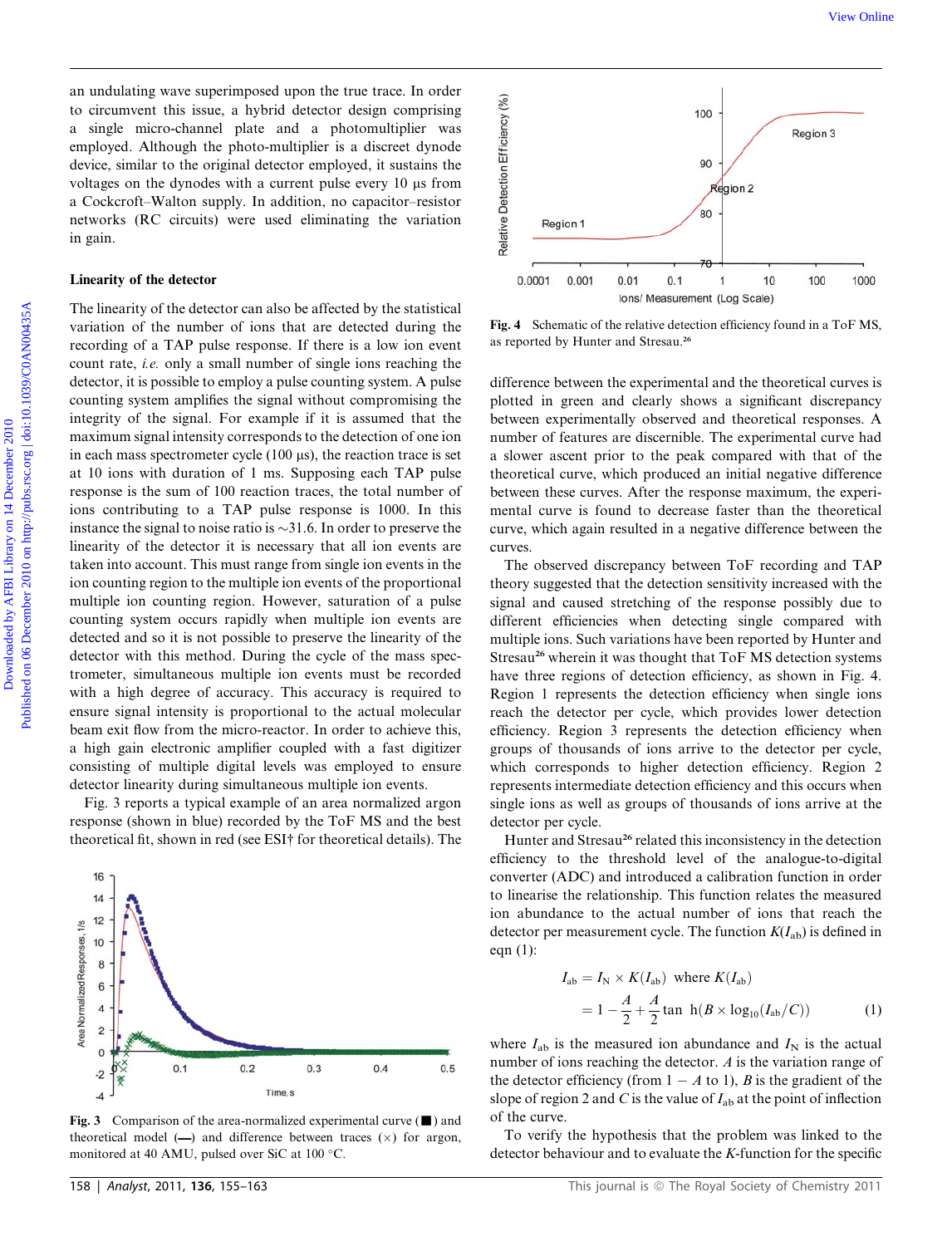

Fig. 5 K-Function (number of neon ions observed by ToF/partial pressure of neon observed by QMS  $\times$  normalization factor) vs. logarithm of the number of neon ions observed in the ToF signal with  $(O)$ increasing neon partial pressure and  $(\triangle)$  decreasing neon partial pressure.



Fig. 6 K-Function (number of neon ions observed by ToF/partial pressure of neon observed by QMS  $\times$  normalization factor) vs. logarithm of the number of neon ions observed in the ToF signal, after modifications to the ToF MS detector systems with  $(O)$  increasing neon partial pressure and  $(\triangle)$  decreasing neon partial pressure.

system employed in this study, neon (20 and 22 AMU) and residual gas (18 and 28 AMU) were used to calibrate the ToF MS with a QMS. The total pressure of the system was recorded separately in order to confirm that the sum of all the partial pressures recorded with the QMS could be related to the actual pressure of the vacuum chamber. The calibration function, K (eqn (1), K-function = number of neon ions observed by ToF/ partial pressure of neon observed by QMS  $\times$  normalization factor), plotted against the logarithm of the number of neon ions observed in the ToF signal, as illustrated in Fig. 5. The results indicated that the K-function significantly increases as the partial pressure of neon increases, exhibiting a trend similar to that reported by Hunter and Stresau.<sup>26</sup>

To resolve the problems modifications to the hardware of the ToF MS were made. In particular, the values for the gain of the detection system and the DC offset of the transient digitiser were



Fig. 7 A timing diagram for the three timescales of the evolution of a TAP experiment. The microsecond timescale illustrates the time taken for data collection compared with the time to fill the buncher with ions. The millisecond timescale illustrates 10 buncher fire data acquisition sets, which are summed to give mass spectra from 1 AMU to 50 AMU (0–1 ms shown in blue, 1–2 ms shown in red and 2–3 ms shown in green). The second timescale shows an imagined temporal response of a particular mass channel, where the first data point represents the sum of ten individual spectra (therefore representing 1 ms of data). The second data point represents the sum of the next ten individual spectra, and so on until 30 ms of the reaction trace for one particular mass channel is represented.

adjusted to make the relative detection efficiencies in both the low count rate and the high count rate regimes equal. Comparison between the QMS and ToF-MS showed a constant ratio of ToF intensity/QMS intensity with increasing pressure of neon (Fig. 6).

#### Data acquisition

A typical TAP experiment requires an actuation signal to inject a pulse of gas mixture into the micro-reactor and simultaneous signals to initiate the acquisition electronics and start the buncher operation. Fig. 7 shows a timing diagram for a TAP ToF MS experiment initiated at 0 s. This is a typical sequence for which it is desired that the temporal resolution of the first dataset transferred to disc is 1 ms. In this case, the microsecond timescale illustrates the time taken for data collection compared with the time to fill the buncher with ions. The millisecond timescale illustrates 10 buncher fire data acquisition sets, which are recorded after the buncher is instructed to fire and are summed to give a mass spectra from 1 AMU to 50 AMU (0–1 ms shown in blue, 1–2 ms shown in red and 2–3 ms shown in green in Fig. 7). The second timescale shows an imagined temporal response of a particular mass channel, where the first data point represents the sum of ten individual spectra (therefore representing 1 ms of data). The second data point represents the sum of the next ten individual spectra, and so on until 30 ms of the reaction trace for one particular mass channel is represented.

The detector operates with rapid rise and fall time of  $\sim$ 2 ns. An 8 bit digital copy of the signal from the detector is stored in a transient digitizer (temporal resolution  $= 1$  ns) for a period of 4 ms after the buncher fires. Such spectra can be summed by a factor selectable by software from 2, 5, 10 and so on, yielding temporal resolutions of the instrument of 200, 500, and 1000  $\mu$ s with a corresponding improvement in signal to noise ratio.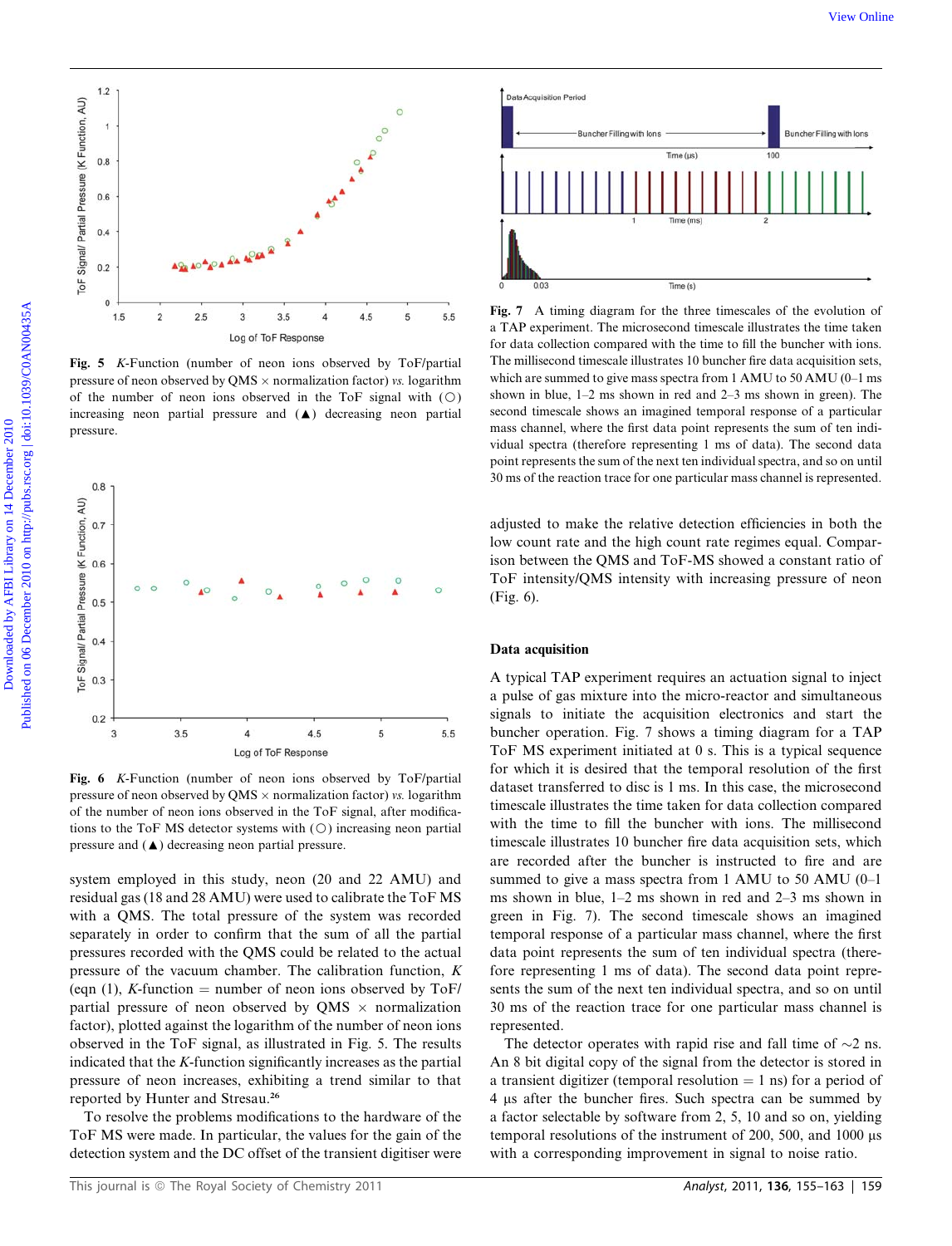A spectrum length of 4 us gives the instrument a mass range of  $\sim$ 1 to 50 AMU. A greater mass range can also be incorporated by digitizing with a resolution of 2 ns. This gives a range of up to 200 AMU. The spectral data are stored as a series of four thousand 16 bit words and these data are transferred to disc and stored at up to 40 MB  $s^{-1}$ . This limit is incurred as a consequence of the bus structure which operates via a Peripheral Compute Interface (PCI). This solution was employed to reduce the volume of data to be processed, so that the analytical capability of the instrument would not be compromised.

## Validation of TAP ToF MS

The typical procedure to validate that the TAP system is functioning correctly is to verify the agreement between the observed diffusion responses and TAP Knudsen diffusion theory. In this case, the TAP micro-reactor is filled with inert particles (SiC, quartz, etc.) to reduce any adsorption processes then responses for a range of probe molecules with different masses are recorded as a function of the pulse intensity and temperature. These are compared with the response shapes derived from Knudsen Diffusion TAP Theory (see ESI†). It should be noted that the performance of the TAP system employed has been validated using the QMS prior to the ToF MS installation.<sup>17,18</sup>

Fig. 8–11 show the comparison between theoretical curves and typical responses observed for argon, nitrogen, neon and helium. In all cases the agreement between theory and experiment is excellent. The argon responses from single ionized (40 AMU) and double ionized atoms (20 AMU) closely follow each other.

In addition to the comparison between the observed and theoretical responses, the  $4<sup>th</sup>$  criterion (which describes the dependence of Knudsen diffusivity on temperature and molecular weight, see eqn (S8) in ESI†) was also evaluated. The residence times (first moment) for all responses (recorded over the same micro-reactor packing) were calculated and plotted vs. (molecular weight/temperature in  $K$ )<sup>1/2</sup> (Fig. 12). It is clear that all the data points followed a single straight line as expected from the theory.

Fig. 13 displays six pulse response curves of argon which were recorded at 16 °C using similar pulse intensities. The six experiments were carried out at regular intervals during a 30 h period. The results clearly show the reproducibility over the period of the six experiments was excellent demonstrating the high degree of stability of the system.

As already described, one of the major advantages of a ToF MS is the possibility to analyse multiple masses simultaneously at a high time resolution. This provides the opportunity of analysis of complex mixtures of reactant and products and, most importantly, short lived intermediates. However, to achieve this aim it is necessary to ensure the correct deconvolution of specific responses from the combined fragmentation patterns. In order to verify that this could be achieved, the fragmentation patterns of ethane, propane and butane were measured separately by pulsing a 50/50 mixture of each gas in argon followed by a mixture of the gases with argon (20/35/25/20, argon/butane/propane/ethane) over SiC. To deconvolute the data 14 AMUs were followed: 58, 57, 50, 44, 43, 42, 41, 39, 30, 29, 28, 27, 26, and 15 (a mass spectrum typical of the 20/35/25/20 mix of argon/butane/ propane/ethane investigated is reported in Fig. S7†). The



Fig. 8 Comparison of theoretical curves and experimental argon responses observed at AMU = 20 and AMU = 40 at 50 °C (( $\times$ ) AMU40, ( $\triangle$ ) AMU 20, (blue line) theory) and at 300 °C (( $\Box$ ) AMU 40, ( $\circ$ ) AMU 20, (black line) theory).



Fig. 9 Comparison of theoretical curves and experimental nitrogen responses observed at AMU = 14 and AMU = 28 at 17 °C (( $\times$ ) AMU 28,  $(\triangle)$  AMU 14 (blue line) theory) and at 250 °C (( $\Box$ ) AMU 28, ( $\odot$ ) AMU 14, (black line) theory).



Fig. 10 Comparison of theoretical curves and experimental neon responses observed at 50 °C (( $\times$ ) AMU20, (blue line) theory) and at 300 °C ( $(\Box)$ ) AMU 20, (black line) theory).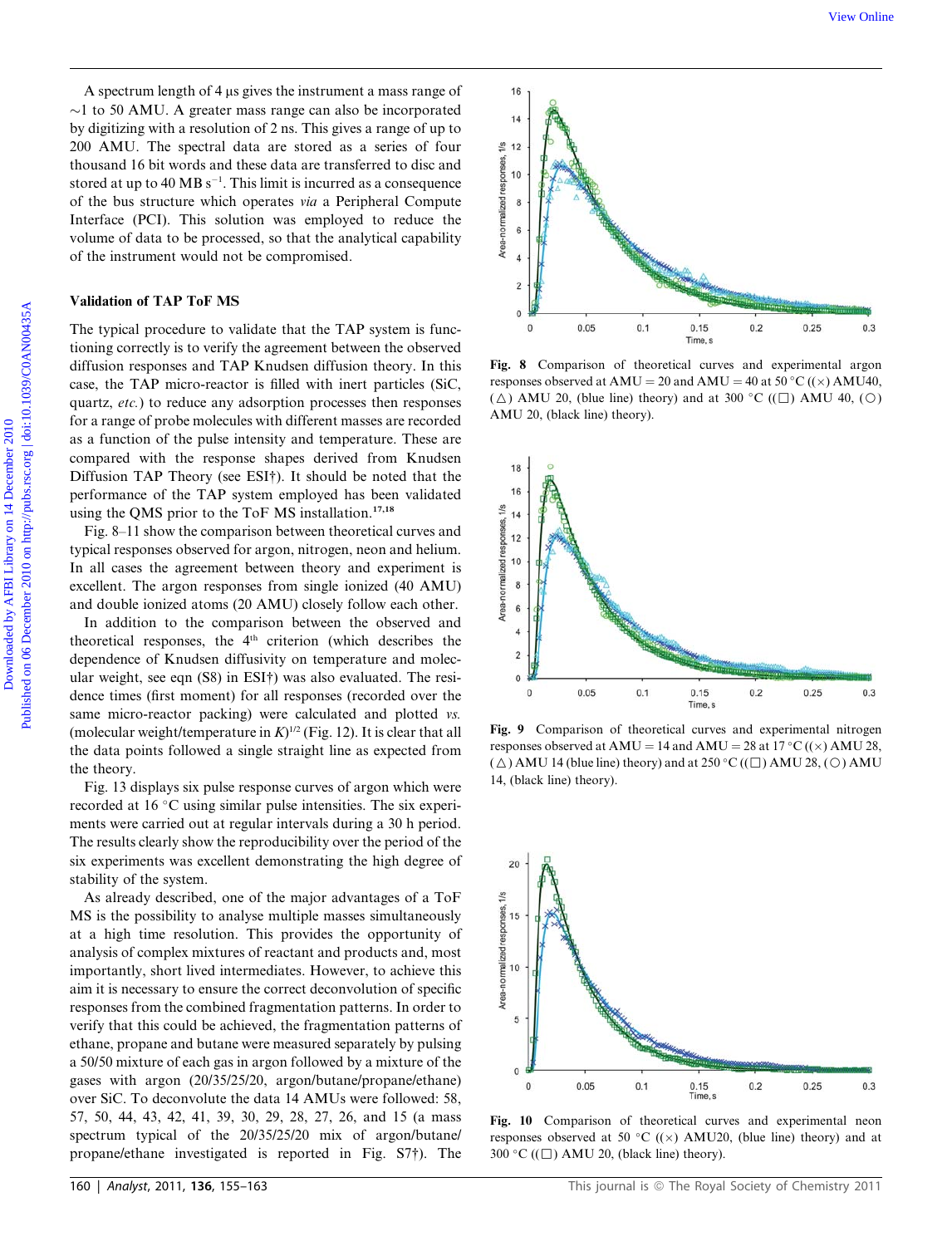

Fig. 11 Comparison of theoretical curves and experimental helium responses observed at 50 °C (( $\times$ ) AMU4, (blue line) theory) and at 300 °C  $((\Box)$  AMU 4, (black line) theory).



Fig. 12 Residence time (first moment,  $M_1$ ) plotted vs. (molecular weight/ temperature  $(K)$ <sup>1/2</sup> for  $(\triangle)$  helium,  $(\diamond)$  neon,  $(\bullet)$  nitrogen and  $(\blacksquare)$ argon.



Fig. 13 Comparison of traces on pulsing argon over SiC at  $16^{\circ}$ C, using the ToF-MS after ( $\blacksquare$ ) 0 h, ( $\rightarrow$ ) 3 h, ( $\blacklozenge$ ) 6 h, ( $\blacktriangle$ ) 24 h, ( $\times$ ) 27 h and ( $\blacksquare$ ) 30 h.

fragmentation patterns of butane, propane, ethane and gas mix were recorded as column vectors  $\vec{X}_{\text{Bt}}$ ,  $\vec{X}_{\text{Pr}}$ ,  $\vec{X}_{\text{Et}}$  and  $\vec{X}_{\text{mix}}$ , respectively. Each vector consisted of 14 elements. Each element is equal to the ratio of HC intensity observed at specific AMU (zeroth moment  $M_{AMU,0}$ ) to the intensity of argon observed at AMU = 40 (zeroth moment  $M_{Ar40,0}$ ) in the same experiment with the 50/50 mixture pulsed, as is expressed in eqn (2):

$$
X_{\text{AMU}} = \frac{M_{\text{AMU},0}}{M_{\text{Ar40},0}} \tag{2}
$$

The following fragmentation analysis was performed. From superposition principle, the raw observed responses at each AMU are the sum of the contributions from all three hydrocarbon molecules as expressed in eqn (3):

$$
\vec{F}^{\text{raw}}_{\text{mix}}(t) = \vec{F}^{\text{raw}}_{\text{Bt}}(t) + \vec{F}^{\text{raw}}_{\text{Pr}}(t) + \vec{F}^{\text{raw}}_{\text{Et}}(t)
$$
(3)

where  $\vec{F}^{\text{raw}}(t)$  are vectors with 14 elements where each element is the raw (unnormalized) response observed at specific AMU. After normalization to the argon intensity at  $AMU = 40$ , eqn (3) can be modified to the form shown in eqn (4):

$$
\vec{F}^{n}_{\text{mix}}(t) = n_{\text{B}t}\vec{F}^{n}_{\text{B}t}(t) + n_{\text{Pr}}\vec{F}^{n}_{\text{Pr}}(t) + n_{\text{Et}}\vec{F}^{n}_{\text{Et}}(t)
$$
(4)

where  $\vec{F}^n(t)$  are also vectors with 14 elements where each element is the response at a specific AMU normalized to the argon intensity at  $AMU = 40$  assuming a 50/50 mix of HC/Ar. The coefficients  $n_{\text{Bt}}$ ,  $n_{\text{Pr}}$  and  $n_{\text{Et}}$  determine the composition of the hydrocarbon mix. Assuming no conversion in the reactor packed with the inert particles (eqn  $(5)$ ):

$$
n_{\text{Bt}} + n_{\text{Pr}} + n_{\text{Et}} = 1 \tag{5}
$$

For each hydrocarbon molecule the responses observed at different AMUs should have exactly the same shape but should vary in terms of intensity following the corresponding fragmentation pattern. The fragmentation vectors  $\vec{X}_{Bt}$ ,  $\vec{X}_{Pr}$ , and  $\vec{X}_{Et}$  by definition determine these intensity distributions. Thus, the response vector for each hydrocarbon can be presented as shown in eqn  $(6)$ :

$$
\vec{F}_{\text{HC}}^n(t) = \vec{X}_{\text{HC}} f_{\text{HC}}(t) \tag{6}
$$

where  $f_{\text{HC}}(t)$  is the area normalized response corresponding to each hydrocarbon. Then, the fragmentation equation can be presented in the form shown in eqn (7):

$$
\vec{F}^{n}(t) = n_{\text{B}t}\vec{X}_{\text{B}t}\hat{f}_{\text{B}t}(t) + n_{\text{Pr}}\vec{X}_{\text{Pr}}f_{\text{Pr}}(t) + n_{\text{Et}}\vec{X}_{\text{Et}}f_{\text{Et}}(t) \tag{7}
$$

In eqn (7), the fragmentation vectors, composition coefficients, and response shape functions are explicitly distinguished. In a matrix form, it can be presented as shown in eqn (8):

$$
\vec{F}^{n}_{\text{mix}}(t) = (\vec{X}_{\text{Bt}}, \vec{X}_{\text{Pr}}, \vec{X}_{\text{Et}}) \begin{pmatrix} n_{\text{Bt}} f_{\text{Bt}}(t) \\ n_{\text{Pr}} f_{\text{Pr}}(t) \\ n_{\text{Et}} f_{\text{Et}}(t) \end{pmatrix} = \hat{X} \vec{n}f \tag{8}
$$

where the column fragmentation vectors form the fragmentation matrix  $\hat{X}$  and composition coefficients multiplied times areanormalized responses forms the response vector  $n\vec{f}$ . This system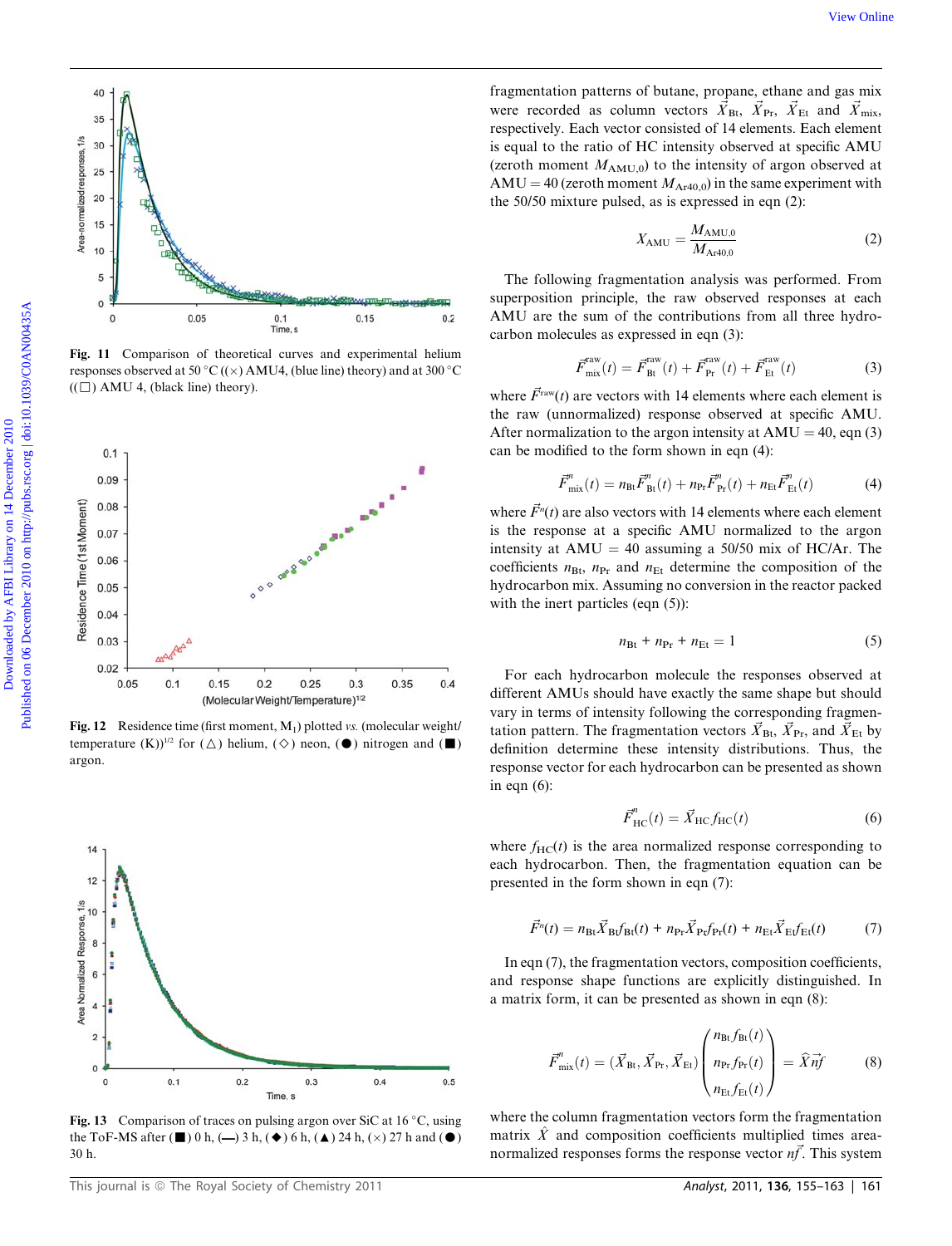Table 1 Comparison of the prepared and calculated composition of hydrocarbon gas mix pulsed over SiC as determined from deconvolution of the fragmentation patterns

|            | Butane | Propane | Ethane |
|------------|--------|---------|--------|
| Prepared   | 43.8%  | 31.3%   | 25.0%  |
| Calculated | 43.7%  | 31.4%   | 24.9%  |

of linear equations is over-determined for the response vector  $n\vec{f}$ (3 elements versus 14 AMUs). It can be solved using vector algebra method that minimizes squared displacement, as demonstrated by eqn (9):

$$
\begin{pmatrix}\nn_{\text{Bt}}f_{\text{Bt}}(t) \\
n_{\text{Pr}}f_{\text{Pr}}(t) \\
n_{\text{Et}}f_{\text{Et}}(t)\n\end{pmatrix} = \left(\widehat{X}^T\widehat{X}\right)^{-1}\widehat{X}^T\overline{F}_{\text{mix}}^n(t)
$$
\n(9)

Thus, the responses for each hydrocarbon molecule weighted with composition factors can be determined from the mixture responses observed at different AMUs and fragmentation matrix,  $\hat{X}$ . If eqn (9) is integrated with respect to time, area-normalized functions  $f(t)$  become equal to one and the response vector  $\vec{F}^n_{\text{mix}}(t)$  turns into fragmentation vector of the mixture  $\vec{X}_{\text{mix}}$ , as represented in eqn (10):

$$
\begin{pmatrix} n_{\text{Bt}} \\ n_{\text{Pr}} \\ n_{\text{Et}} \end{pmatrix} = \left( \widehat{X}^T \widehat{X} \right)^{-1} \widehat{X}^T \vec{X}_{\text{mix}} \tag{10}
$$

Eqn (10) was used to determine the composition of the hydrocarbon mixture. The comparison of the calculated composition with the prepared composition is given in Table 1 and shows excellent agreement.

In a second step, the area normalized responses for butane, propane, and ethane were calculated using eqn (9). Fig. 14 and 15



Fig. 14 Ethane:  $(\Box)$  experimental, (green line) theory. Propane:  $(\triangle)$ experimental, (red line) theory. Butane:  $(\Diamond)$  experimental, (blue line) theory. Experimental responses were deconvoluted from the fourteen AMU fragment signals of a hydrocarbon mixture of butane, propane and ethane, pulsed at 50 °C. Theoretical curves were obtained from corresponding argon responses, using the Knudsen diffusion TAP model.



Fig. 15 Ethane: ( $\square$ ) experimental, (green line) theory. Propane: ( $\triangle$ ) experimental, (red line) theory. Butane:  $(\Diamond)$  experimental, (blue line) theory. Experimental responses were deconvoluted from the fourteen AMU fragment signals of a hydrocarbon mixture of butane, propane and ethane, pulsed at 100 °C. Theoretical curves were obtained from corresponding argon responses, using the Knudsen diffusion TAP model.

report these responses at 50 and 100  $^{\circ}$ C, respectively, plotted together with the theoretical fits. The fitting curves were calculated by rescaling the fitting curve of corresponding argon responses based on Knudsen diffusion theory.<sup>2</sup> The square root of ratio of molecular weight was used as a rescaling factor in eqn (S5) (see ESI†). The agreement is again very convincing.

These results prove that the QUB TAP-1 ToF system can be a very useful tool for analysis of complex mixture of different hydrocarbons in fast transient experiments with the following advantages:

(1) Possibility to easily observe the complete fragmentation pattern.

(2) Possibility to identify unexpected products from the observed signal time change.

(3) Wider range of pulse intensity (no need for many pulses to monitor many AMUs).

(4) Increased experimental integrity as all mass channels are collected and stored in the same instant (in a QMS, reactor conditions could change slightly between recording one mass channel and the next).

## **Conclusions**

A time of flight mass spectrometer (ToF MS) which has been customized for adaptation to Temporal Analysis of Products (TAP) kinetic experiments has been developed and validated. It has been demonstrated that this TAP ToF MS has the detector linearity, reproducibility and high sensitivity that is essential to accurately analyze TAP pulse response experiments.

The linearity of the detector has been verified and this means that the data collected is a proportional representation of the molecular beam formed from the exit flow of the TAP microreactor. The stability and reproducibility of the instrument have been demonstrated via the experiment which was repeated at intervals during a 30 h period, which obtained almost identical results each time. The sensitivity is such that good signal to noise